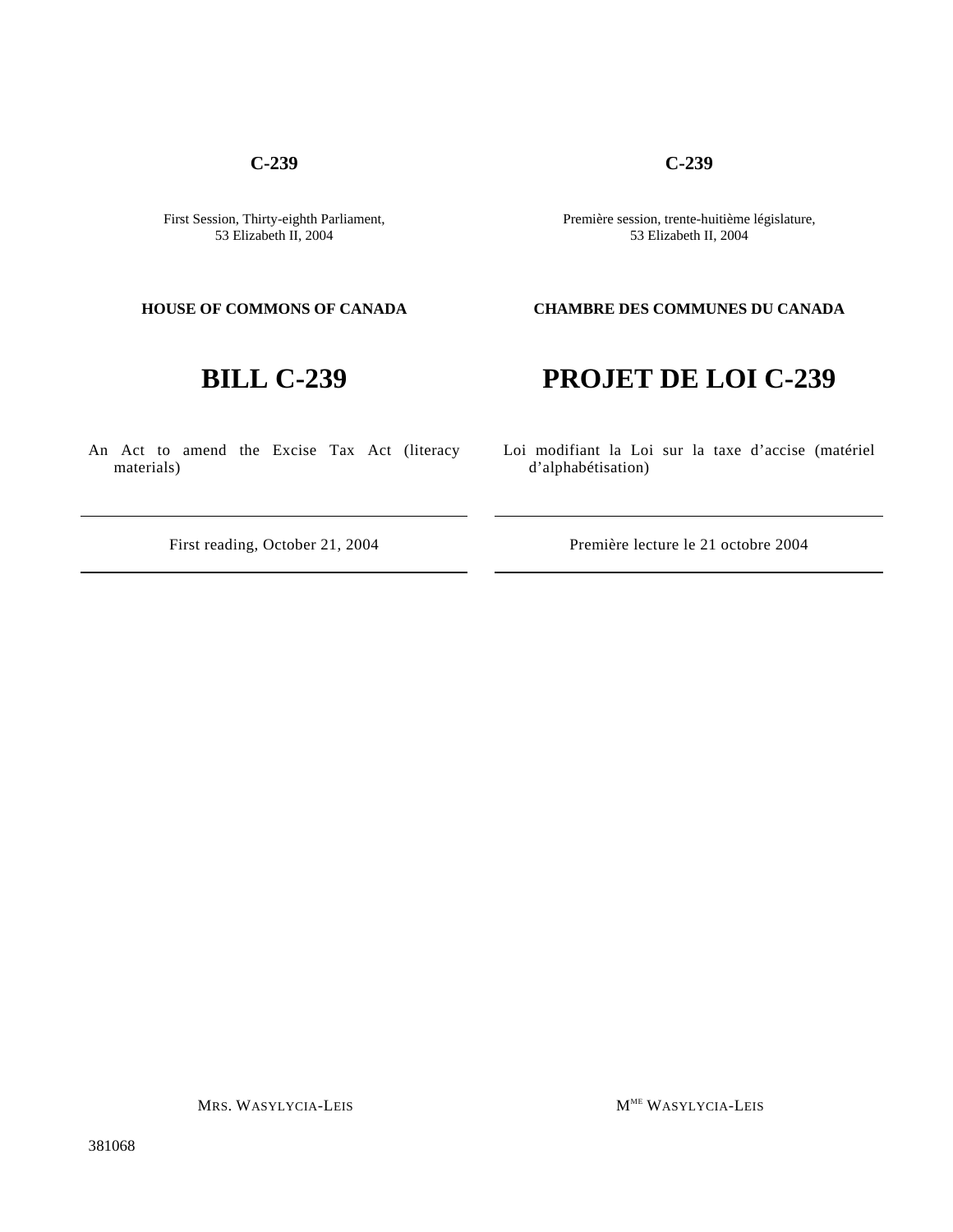### SUMMARY SOMMAIRE

This enactment amends the *Excise Tax Act* by allowing books and audio and video recordings that are designed primarily to teach reading, writing and comprehension skills to be qualified as zero-rated, which means that they are taxable but at a rate of 0%.

Le texte modifie la *Loi sur la taxe d'accise* afin d'inclure les livres et les enregistrements sonores et magnétoscopiques principalement conçus pour l'enseignement de la lecture, de l'écriture et de la compréhension parmi les fournitures détaxées, c'est-à-dire les fournitures assujetties à un taux de taxe de 0 %.

All parliamentary publications are available on the Parliamentary Internet Parlementaire at the following address:

Toutes les publications parlementaires sont disponibles sur le réseau électronique « Parliamentary Internet Parlementaire » à l'adresse suivante :

**http://www.parl.gc.ca**